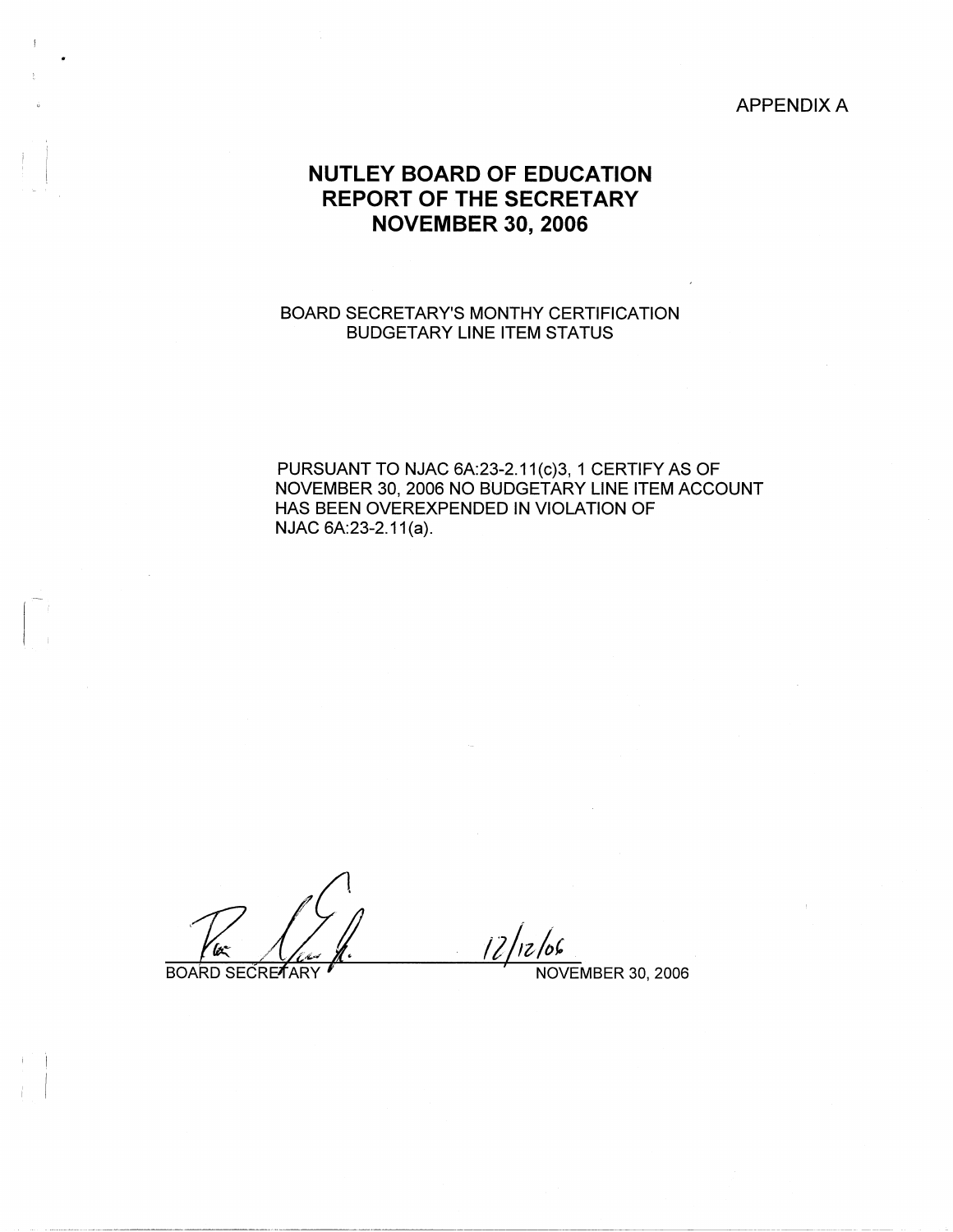$\ddot{\phantom{0}}$ 

Ŷ.

**Starting date 7/1/2006 Ending date 11/30/2006 Fund: 10 GENERAL CURRENT EXPENSE** 

| <b>Assets:</b>                                          |                                                                                                                                               |                                                                   |
|---------------------------------------------------------|-----------------------------------------------------------------------------------------------------------------------------------------------|-------------------------------------------------------------------|
| Cash in bank                                            |                                                                                                                                               | \$3,229,368.68                                                    |
| $102 - 106$                                             |                                                                                                                                               | \$3,900.00                                                        |
| Investments                                             |                                                                                                                                               | \$0.00                                                            |
| Capital Reserve Account                                 |                                                                                                                                               | \$103,438.65                                                      |
| Tax levy Receivable                                     |                                                                                                                                               | \$0.00                                                            |
| Accounts Receivable:                                    |                                                                                                                                               |                                                                   |
| Interfund                                               | \$1,734.85                                                                                                                                    |                                                                   |
| Intergovernmental - State                               | \$212,048.01                                                                                                                                  |                                                                   |
| Intergovernmental - Federal                             | \$0.00                                                                                                                                        |                                                                   |
| Intergovernmental - Other                               | (\$7,981.54)                                                                                                                                  |                                                                   |
| 153, 154<br>Other (net of estimated uncollectable of \$ | \$135.39                                                                                                                                      | \$205,936.71                                                      |
| Loans Receivable:                                       |                                                                                                                                               |                                                                   |
| Interfund                                               | \$0.00                                                                                                                                        |                                                                   |
| 151, 152<br>Other (Net of estimated uncollectable of \$ | \$0.00                                                                                                                                        | \$0.00                                                            |
| <b>Other Current Assets</b>                             |                                                                                                                                               | \$0.00                                                            |
| <b>Resources:</b>                                       |                                                                                                                                               |                                                                   |
| <b>Estimated revenues</b>                               | \$46,697,423.00                                                                                                                               |                                                                   |
| Less revenues                                           | (\$17,705,149.69)                                                                                                                             | \$28,992,273.31                                                   |
| <b>Total assets and resources</b>                       |                                                                                                                                               | \$32,534,917.35                                                   |
|                                                         |                                                                                                                                               |                                                                   |
| Liabilities:                                            |                                                                                                                                               |                                                                   |
|                                                         |                                                                                                                                               |                                                                   |
|                                                         |                                                                                                                                               | \$0.00                                                            |
|                                                         |                                                                                                                                               | \$228,587.06<br>\$0.00                                            |
|                                                         |                                                                                                                                               | \$0.00                                                            |
|                                                         |                                                                                                                                               | \$0.00                                                            |
|                                                         | Cash Equivalents<br>Intergovernmental accounts payable - state<br>Accounts payable<br>Contracts payable<br>Loans payable<br>Deferred revenues | <b>Assets and Resources</b><br><b>Liabilities and fund equity</b> |

**Total liabilities** 

Other current liabilities

 $\mathcal{A}_\mu$ 

**\$583,480.40** 

\$354,893.34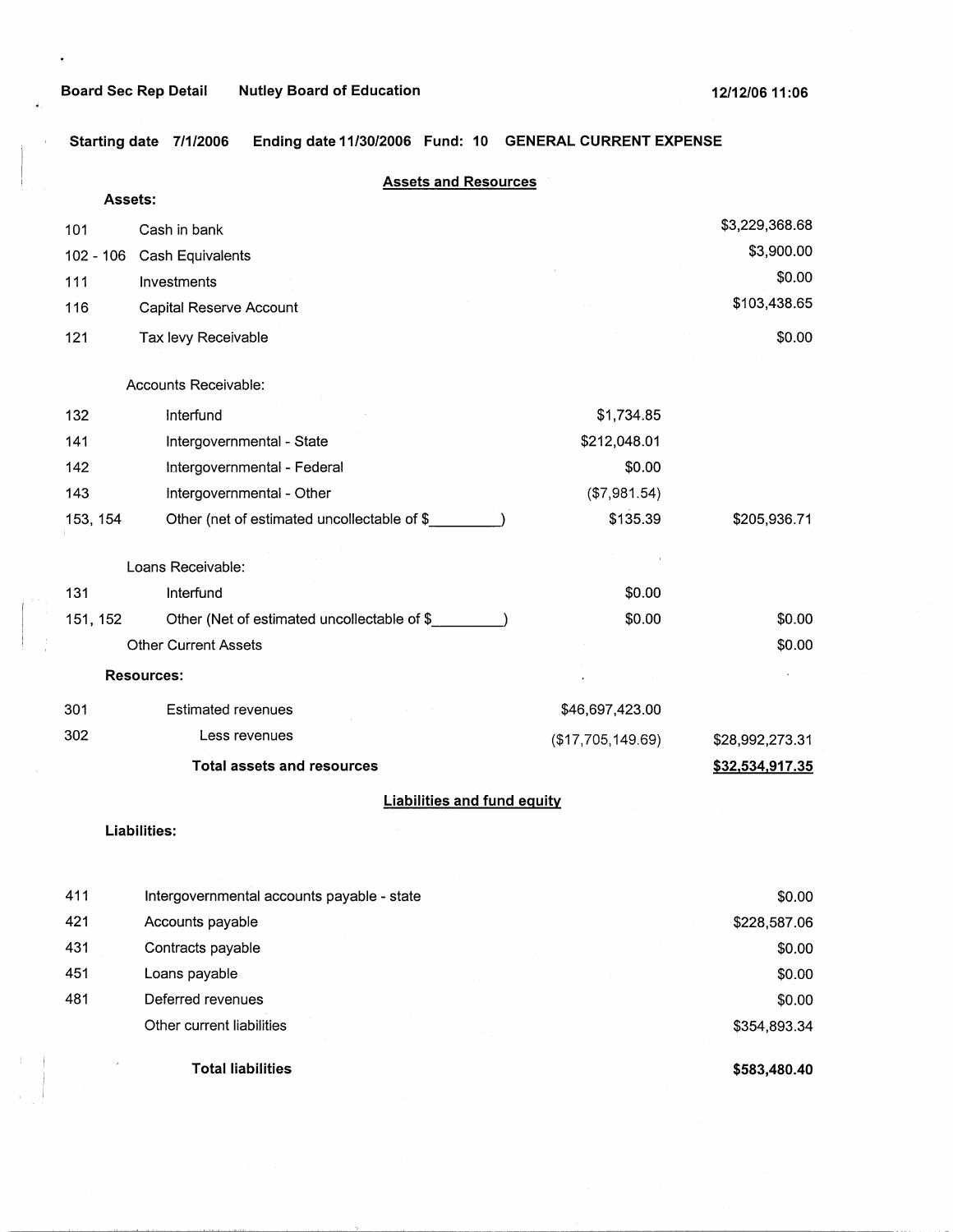**Starting date 7/1/2006 Ending date 11/30/2006 Fund: 10 GENERAL CURRENT EXPENSE** 

#### **Fund Balance:**

753,754 761 604 307 309 Appropriated: Reserve for encumbrances Capital reserve account - July Add: Increase in capital reserve Less: Budgeted w/d from capital reserve eligible costs Less: Budgeted w/d from capital reserve excess costs \$29,090,646.17 \$96,659.91 \$0.00 \$0.00 \$0.00 762 Adult education programs \$0.00 751, 752,76x 601 Other reserves  $$0.00$ 602 770 303 Appropriations Less: Expenditures (\$17,368,739.80) Encumbrances (\$28,805,331.01) Total appropriated Unappropriated: Fund balance, July 1 Budgeted fund balance Total fund balance **Total liabilities and fund equity**  \$48,000,840.51 (\$46,174,070.81) \$1,826,769.70 \$31,014,075.78 \$2,240,778.68 (\$1,303,417.51) \$96,659.91 \$31,951,436.95 **\$32,534,917.35** 

# **Recapitulation of Budgeted Fund Balance:**

|                                    | <b>Budgeted</b>   | <b>Actual</b>     | Variance           |
|------------------------------------|-------------------|-------------------|--------------------|
| Appropriations                     | \$48,000,840.51   | \$46,174,070.81   | \$1,826,769.70     |
| Revenues                           | (\$46,697,423.00) | (\$17,705,149.69) | (\$28,992,273.31)  |
| Subtotal                           | \$1,303,417.51    | \$28,468,921.12   | (\$27,165,503.61)  |
| Change in capital reserve account: |                   |                   |                    |
| Plus - Increase in reserve         | \$0.00            | \$6,778.74        | $($ \$6,778.74 $)$ |
| Less - Withdrawal from reserve     | \$0.00            | \$0.00            |                    |
| Subtotal                           | \$1,303,417.51    | \$28,475,699.86   | (\$27,172,282.35)  |
| Less: Adjustment for prior year    | \$0.00            | \$0.00            |                    |
| Budgeted fund balance              | \$1,303,417.51    | \$28,475,699.86   | (\$27,172,282.35)  |
| -66                                |                   | $\sim$ $\sim$     |                    |

Prepared and submitted by : *Vax 14/4 (in metal 17/17/06* ) Date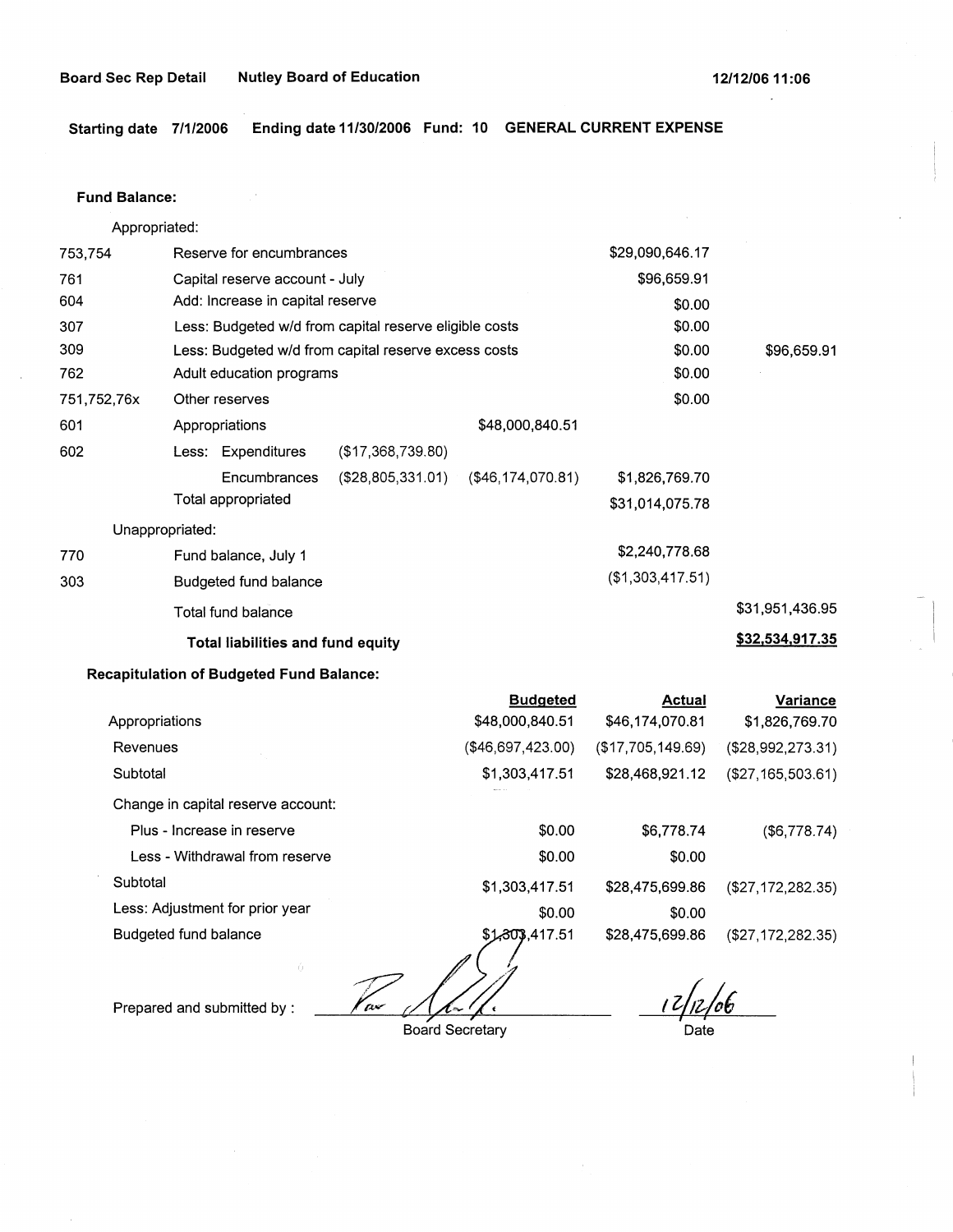# **Board Sec Rep Detail Nutley Board of Education**

 $\overline{1}$ 

**Starting date 7/1/2006 Ending date 11/30/2006 Fund: 20 SPECIAL REVENUE FUNDS** 

 $\overline{\epsilon}$ 

 $\bar{\gamma}$ 

| Assets:     | <b>Assets and Resources</b>                 |                 |                |
|-------------|---------------------------------------------|-----------------|----------------|
| 101         | Cash in bank                                |                 | \$35,619.75    |
| $102 - 106$ | Cash Equivalents                            |                 | \$0.00         |
| 111         | Investments                                 |                 | \$0.00         |
| 116         | Capital Reserve Account                     |                 | \$0.00         |
| 121         | Tax levy Receivable                         |                 | \$0.00         |
|             | Accounts Receivable:                        |                 |                |
| 132         | Interfund                                   | \$0.00          |                |
| 141         | Intergovernmental - State                   | \$694.07        |                |
| 142         | Intergovernmental - Federal                 | \$440.96        |                |
| 143         | Intergovernmental - Other                   | \$0.00          |                |
| 153, 154    | Other (net of estimated uncollectable of \$ | \$0.00          | \$1,135.03     |
|             | Loans Receivable:                           |                 |                |
| 131         | Interfund                                   | \$0.00          |                |
| 151, 152    | Other (Net of estimated uncollectable of \$ | \$0.00          | \$0.00         |
|             | <b>Other Current Assets</b>                 |                 | \$0.00         |
|             | <b>Resources:</b>                           |                 |                |
| 301         | <b>Estimated revenues</b>                   | \$1,459,456.00  |                |
| 302         | Less revenues                               | (\$153, 246.25) | \$1,306,209.75 |
|             | <b>Total assets and resources</b>           |                 | \$1,342,964.53 |
|             | <b>Liabilities and fund equity</b>          |                 |                |
|             | Liabilities:                                |                 |                |
|             |                                             |                 |                |
| 411         | Intergovernmental accounts payable - state  |                 | \$3,603.26     |
| 421         | Accounts payable                            |                 | \$73,709.50    |
| 431         | Contracts payable                           |                 | \$0.00         |
| 451<br>101  | Loans payable<br>$D$ oforrod rovanuor       |                 | \$0.00         |

|     | <b>Total liabilities</b>                   | \$194,752.30 |
|-----|--------------------------------------------|--------------|
|     | Other current liabilities                  | \$388.10     |
| 481 | Deferred revenues                          | \$117,051.44 |
| 451 | Loans payable                              | \$0.00       |
| 431 | Contracts payable                          | \$0.00       |
| 421 | Accounts payable                           | \$73,709.50  |
| 411 | Intergovernmental accounts payable - state | \$3,603.26   |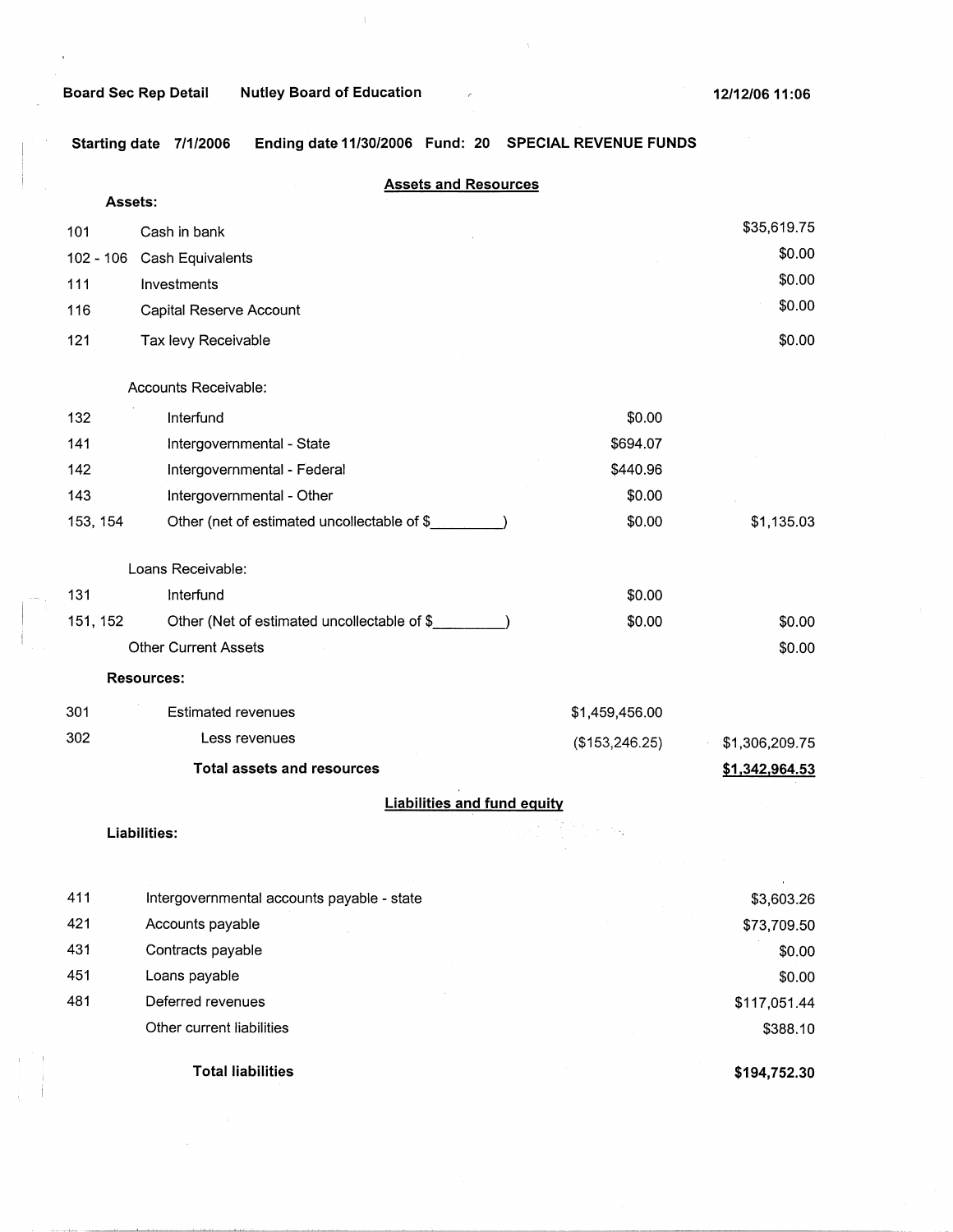**Board Sec Rep Detail Mutley Board of Education 12/12/06 12/12/06 11:06** 

**Starting date 7/1/2006 Ending date 11/30/2006 Fund: 20 SPECIAL REVENUE FUNDS** 

### **Fund Balance:**

Appropriated: 753,754 Reserve for encumbrances Capital reserve account - July Add: Increase in capital reserve 761 604 307 309 762 751,752,76x 601 Less: Budgeted w/d from capital reserve eligible costs Less: Budgeted w/d from capital reserve excess costs Adult education programs Other reserves Appropriations \$1,797,220.54 602 770 303 Less: Expenditures Encumbrances Total appropriated Unappropriated: Fund balance, July 1 Budgeted fund balance Total fund balance (\$484,362.70) (\$230,846.22) (\$715,208.92) **Total liabilities and fund equity Recapitulation of Budgeted Fund Balance: Budgeted**  \$240,694.72 \$0.00 \$0.00 \$0.00 \$0.00 \$0.00 \$0.00 \$1,082,011.62 \$1,322,706.34 \$163,270.43 (\$337,764.54) **Actual**  \$0.00 \$1,148,212.23 **\$1,342,964.53 Variance** 

| Appropriations                     | \$1,797,220.54   | \$715,208.92    | \$1,082,011.62   |
|------------------------------------|------------------|-----------------|------------------|
| Revenues                           | (\$1,459,456.00) | (\$153, 246.25) | (\$1,306,209.75) |
| Subtotal                           | \$337,764.54     | \$561,962.67    | (\$224, 198.13)  |
| Change in capital reserve account: |                  |                 |                  |
| Plus - Increase in reserve         | \$0.00           | \$0.00          | \$0.00           |
| Less - Withdrawal from reserve     | \$0.00           | \$0.00          |                  |
| Subtotal                           | \$337,764.54     | \$561,962.67    | (\$224,198.13)   |
| Less: Adjustment for prior year    | (\$0.00)         | (\$0.00)        |                  |
| Budgeted fund balance              | \$337,764.54     | \$561,962.67    | (\$224, 198.13)  |
|                                    |                  |                 |                  |

Par April

Prepared and submitted by :

Board Secretary

*12--/1!)6* 

——<br>Date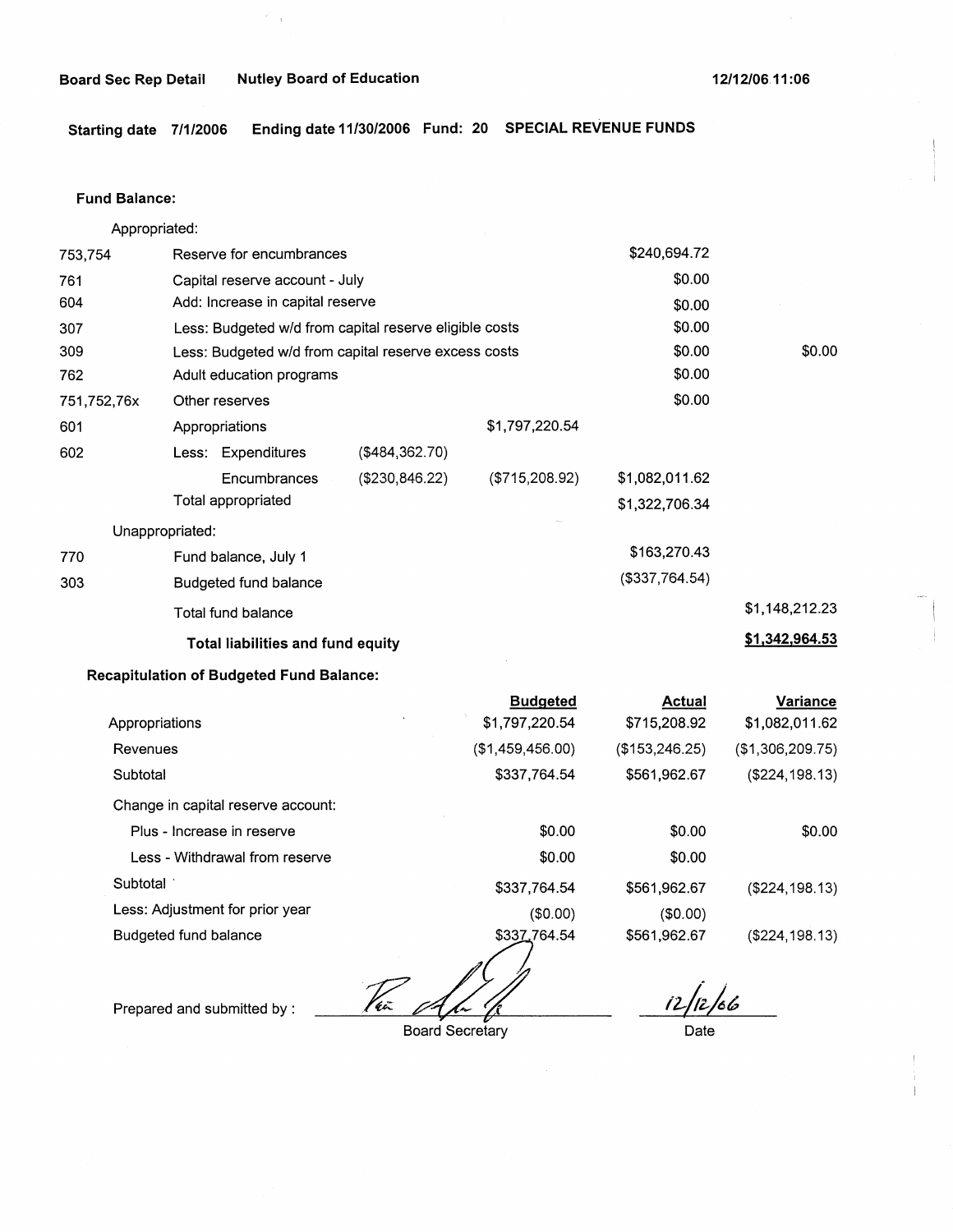$\theta$ 

سيند للأنباء أد

**Starting date 7/1/2006 Ending date 11/30/2006 Fund: 30 CAPITAL PROJECTS FUNDS** 

| Assets:     | <b>Assets and Resources</b>                 |                |                  |
|-------------|---------------------------------------------|----------------|------------------|
| 101         | Cash in bank                                |                | (\$1,839,192.46) |
| $102 - 106$ | Cash Equivalents                            |                | \$0.00           |
| 111         | Investments                                 |                | \$0.00           |
| 116         | Capital Reserve Account                     |                | \$0.00           |
| 121         | Tax levy Receivable                         |                | \$0.00           |
|             | Accounts Receivable:                        |                |                  |
| 132         | Interfund                                   | \$22,659.00    |                  |
| 141         | Intergovernmental - State                   | \$8,900,787.64 |                  |
| 142         | Intergovernmental - Federal                 | \$0.00         |                  |
| 143         | Intergovernmental - Other                   | \$40,000.00    |                  |
| 153, 154    | Other (net of estimated uncollectable of \$ | \$0.00         | \$8,963,446.64   |
|             | Loans Receivable:                           |                |                  |
| 131         | Interfund                                   | \$0.00         |                  |
| 151, 152    | Other (Net of estimated uncollectable of \$ | \$0.00         | \$0.00           |
|             | <b>Other Current Assets</b>                 |                | \$0.00           |
|             | <b>Resources:</b>                           |                |                  |
| 301         | <b>Estimated revenues</b>                   | \$0.00         |                  |
| 302         | Less revenues                               | \$0.00         | \$0.00           |
|             | <b>Total assets and resources</b>           |                | \$7,124,254.18   |
|             | <b>Liabilities and fund equity</b>          |                |                  |
|             | <b>Liabilities:</b>                         |                |                  |
| 101         | Cash in bank                                |                | (\$1,839,192.46) |
| 411         | Intergovernmental accounts payable - state  |                | \$0.00           |
| 421         | Accounts payable                            |                | \$2,885.73       |
| 431         | Contracts payable                           |                | \$0.00           |
| 451         | Loans payable                               |                | \$0.00           |
| 481         | Deferred revenues                           |                | \$8,421,365.00   |
|             | Other current liabilities                   |                | \$23,481.48      |
|             | <b>Total liabilities</b>                    |                | \$8,447,732.21   |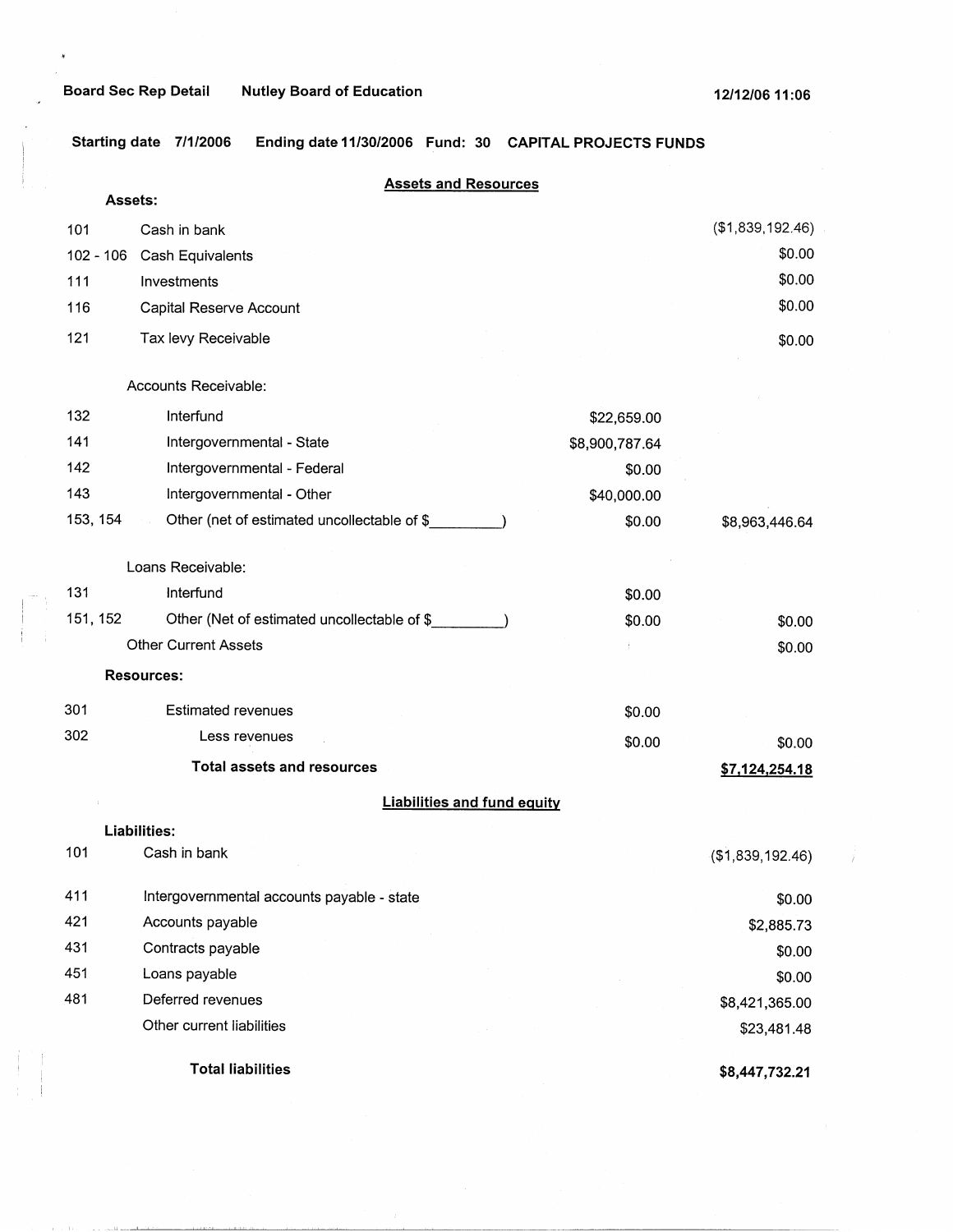**Starting date 7/1/2006 Ending date 11/30/2006 Fund: 30 CAPITAL PROJECTS FUNDS** 

### **Fund Balance:**

Appropriated: 753,754 Reserve for encumbrances Capital reserve account - July Add: Increase in capital reserve 761 604 307 309 762 751,752,76x 601 Less: Budgeted w/d from capital reserve eligible costs Less: Budgeted w/d from capital reserve excess costs Adult education programs Other reserves Appropriations \$16,419,603.57 602 (\$9,319,729.60) Less: Expenditures 770 303 **Encumbrances** Total appropriated Unappropriated: Fund balance, July 1 Budgeted fund balance Total fund balance (\$6,610,244.92) (\$15,929,974.52) **Total liabilities and fund equity**  \$22,444,948.55 \$0.00 \$0.00 \$0.00 \$0.00 \$0.00 \$13,393,710.66 \$489,629.05 \$36,328,288.26 (\$21,232,162.72) (\$16,419,603.57) \$0.00 (\$1,323,478.03) **\$7,124,254.18** 

# **Recapitulation of Budgeted Fund Balance:**

|                                    | <b>Budgeted</b> | <b>Actual</b>   | Variance     |
|------------------------------------|-----------------|-----------------|--------------|
| Appropriations                     | \$16,419,603.57 | \$15,929,974.52 | \$489,629.05 |
| Revenues                           | \$0.00          | \$0.00          | \$0.00       |
| Subtotal                           | \$16,419,603.57 | \$15,929,974.52 | \$489,629.05 |
| Change in capital reserve account: |                 |                 |              |
| Plus - Increase in reserve         | \$0.00          | \$0.00          | \$0.00       |
| Less - Withdrawal from reserve     | \$0.00          | \$0.00          |              |
| Subtotal                           | \$16,419,603.57 | \$15,929,974.52 | \$489,629.05 |
| Less: Adjustment for prior year    | \$0.00          | \$0.00          |              |
| Budgeted fund balance              | \$16,419,603.57 | \$15,929,974.52 | \$489,629.05 |

*f*<br>Board Secretary

Prepared and submitted by :

*12/<sub>1</sub>2/66*<br>Date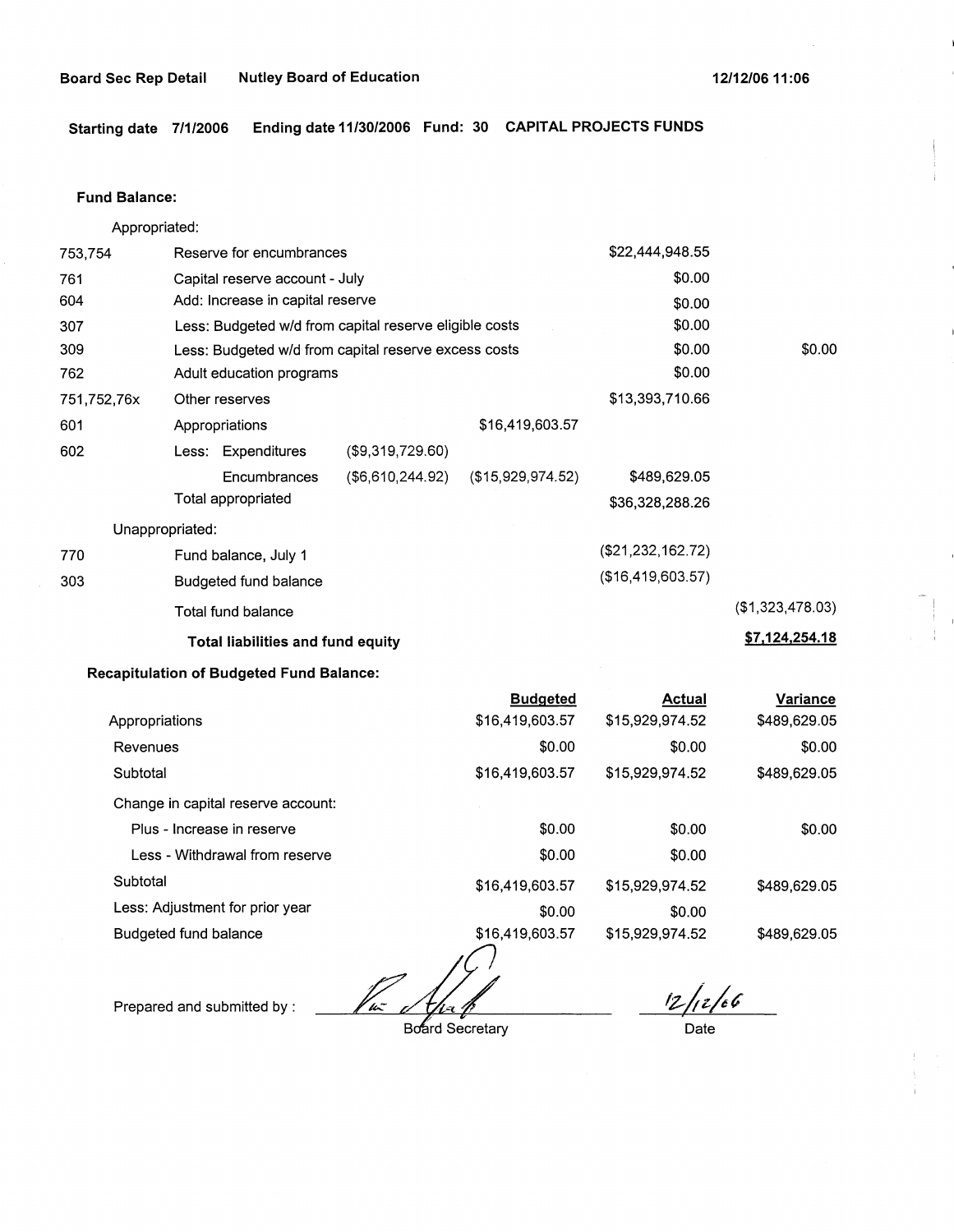Starting date 7/1/2006 Ending date 11/30/2006 Fund: 40 DEBT SERVICE FUNDS

| Assets:   | <b>Assets and Resources</b>                 |                  |              |
|-----------|---------------------------------------------|------------------|--------------|
| 101       | Cash in bank                                |                  | \$680,276.62 |
| 102 - 106 | Cash Equivalents                            |                  | \$0.00       |
| 111       | Investments                                 |                  | \$0.00       |
| 116       | Capital Reserve Account                     |                  | \$0.00       |
| 121       | Tax levy Receivable                         |                  | \$0.00       |
|           |                                             |                  |              |
|           | Accounts Receivable:                        |                  |              |
| 132       | Interfund                                   | \$21,747.60      |              |
| 141       | Intergovernmental - State                   | \$0.00           |              |
| 142       | Intergovernmental - Federal                 | \$0.00           |              |
| 143       | Intergovernmental - Other                   | \$0.00           |              |
| 153, 154  | Other (net of estimated uncollectable of \$ | \$0.00           | \$21,747.60  |
|           | Loans Receivable:                           |                  |              |
| 131       | Interfund                                   | \$0.00           |              |
| 151, 152  | Other (Net of estimated uncollectable of \$ | \$0.00           | \$0.00       |
|           | <b>Other Current Assets</b>                 |                  | \$0.00       |
|           | <b>Resources:</b>                           |                  |              |
| 301       | <b>Estimated revenues</b>                   | \$1,279,362.00   |              |
| 302       | Less revenues                               | (\$1,271,882.00) | \$7,480.00   |
|           | <b>Total assets and resources</b>           |                  | \$709,504.22 |
|           | <b>Liabilities and fund equity</b>          |                  |              |
|           | Liabilities:                                |                  |              |
|           |                                             |                  |              |
| 411       | Intergovernmental accounts payable - state  |                  | \$0.00       |
| 421       | Accounts payable                            |                  | \$0.00       |
| 431       | Contracts payable                           |                  | \$0.00       |
| 451       | Loans payable                               |                  | \$0.00       |
| 481       | Deferred revenues                           |                  | \$0.00       |

**Total liabilities** 

Other current liabilities

**\$0.00** 

\$0.00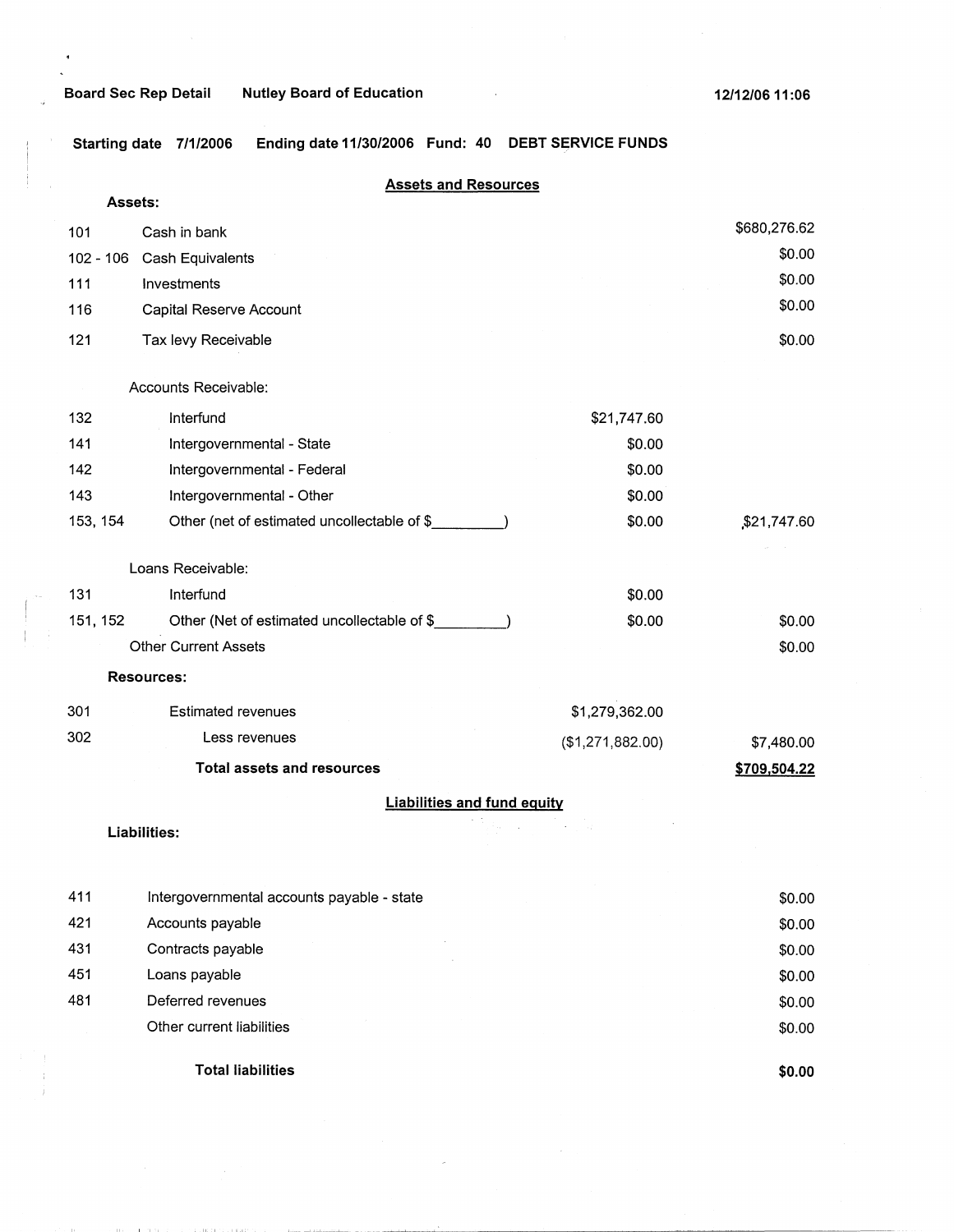**Starting date 7/1/2006 Ending date 11/30/2006 Fund: 40 DEBT SERVICE FUNDS** 

#### **Fund Balance:**

753,754 761 604 Appropriated: Reserve for encumbrances Capital reserve account - July Add: Increase in capital reserve 307 309 762 751,752,76x 601 Less: Budgeted w/d from capital reserve eligible costs Less: Budgeted w/d from capital reserve excess costs Adult education programs 602 770 303 Other reserves Appropriations **Less:** Expenditures Encumbrances Total appropriated Unappropriated: Fund balance, July 1 Budgeted fund balance Total fund balance (\$585,113.00) (\$709,503.00) \$1,294,617.00 (\$1,294,616.00) **Total liabilities and fund equity Recapitulation of Budgeted Fund Balance: Budgeted**  \$709,503.00 \$0.00 \$0.00 \$0.00 \$0.00 \$0.00 \$0.00 \$1.00 \$709,504.00 \$15,254.72 (\$15,255.00) **Actual**  \$0.00 \$709,503.72 **\$709,503.72 Variance** 

| Appropriations                     | \$1,294,617.00   | \$1,294,616.00   | \$1.00       |
|------------------------------------|------------------|------------------|--------------|
| Revenues                           | (\$1,279,362.00) | (\$1,271,882.00) | (\$7,480.00) |
| Subtotal                           | \$15,255.00      | \$22,734.00      | (\$7,479.00) |
| Change in capital reserve account: |                  |                  |              |
| Plus - Increase in reserve         | \$0.00           | \$0.00           | \$0.00       |
| Less - Withdrawal from reserve     | \$0.00           | \$0.00           |              |
| Subtotal                           | \$15,255.00      | \$22,734.00      | (\$7,479.00) |
| Less: Adjustment for prior year    | \$0.00           | \$0.00           |              |
| Budgeted fund balance              | \$15,255.00      | \$22,734.00      | (\$7,479.00) |

Prepared and submitted by :  $\overbrace{f(x)}^{\text{Perperb}}$ 

 $12/12/66$ 

Date

Board Secretary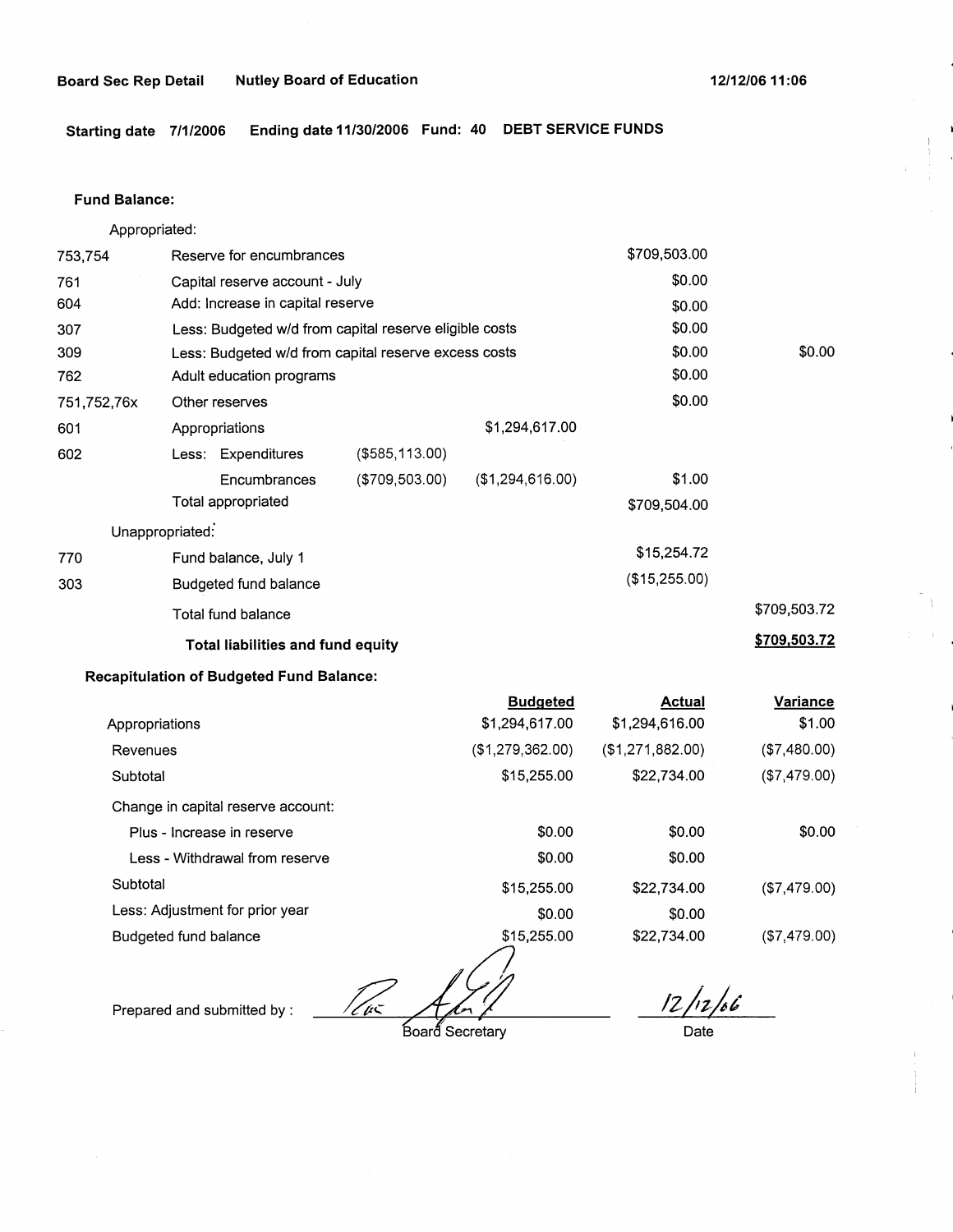# <sup>~</sup>**Board Sec Rep Detail Nutley Board of Education**

' **Starting date 7/1/2006 Ending date 11/30/2006 Fund: 50 ENTERPRISE FUND** 

# **Assets and Resources**

| Assets:     |                                             |                |                 |
|-------------|---------------------------------------------|----------------|-----------------|
| 101         | Cash in bank                                |                | (\$71,145.14)   |
| $102 - 106$ | Cash Equivalents                            |                | \$592.00        |
| 111         | Investments                                 |                | \$0.00          |
| 116         | Capital Reserve Account                     |                | \$0.00          |
| 121         | Tax levy Receivable                         |                | \$0.00          |
|             | Accounts Receivable:                        |                |                 |
| 132         | Interfund                                   | \$0.00         |                 |
| 141         | Intergovernmental - State                   | \$4,792.02     |                 |
| 142         | Intergovernmental - Federal                 | (\$5,887.30)   |                 |
| 143         | Intergovernmental - Other                   | \$468.72       |                 |
| 153, 154    | Other (net of estimated uncollectable of \$ | \$6,518.82     | \$5,892.26      |
|             | Loans Receivable:                           |                |                 |
| 131         | Interfund                                   | \$0.00         |                 |
| 151, 152    | Other (Net of estimated uncollectable of \$ | \$0.00         | \$0.00          |
|             | <b>Other Current Assets</b>                 |                | \$15,874.03     |
|             | <b>Resources:</b>                           |                |                 |
| 301         | <b>Estimated revenues</b>                   | \$0.00         |                 |
| 302         | Less revenues                               | (\$113,698.37) | (\$113,698.37)  |
|             | <b>Total assets and resources</b>           |                | (\$162,485.22)  |
|             | <b>Liabilities and fund equity</b>          |                |                 |
|             | Liabilities:                                |                |                 |
| 101         | Cash in bank                                |                | ( \$71, 145.14) |
| 411         | Intergovernmental accounts payable - state  |                | \$0.00          |
| 421         | Accounts payable                            |                | \$2,329.68      |
| 431         | Contracts payable                           |                | \$0.00          |
| 451         | Loans payable                               |                | \$0.00          |
| 481         | Deferred revenues                           |                | \$0.00          |
|             | Other current liabilities                   |                | \$32,116.50     |
|             | <b>Total liabilities</b>                    |                | \$34,446.18     |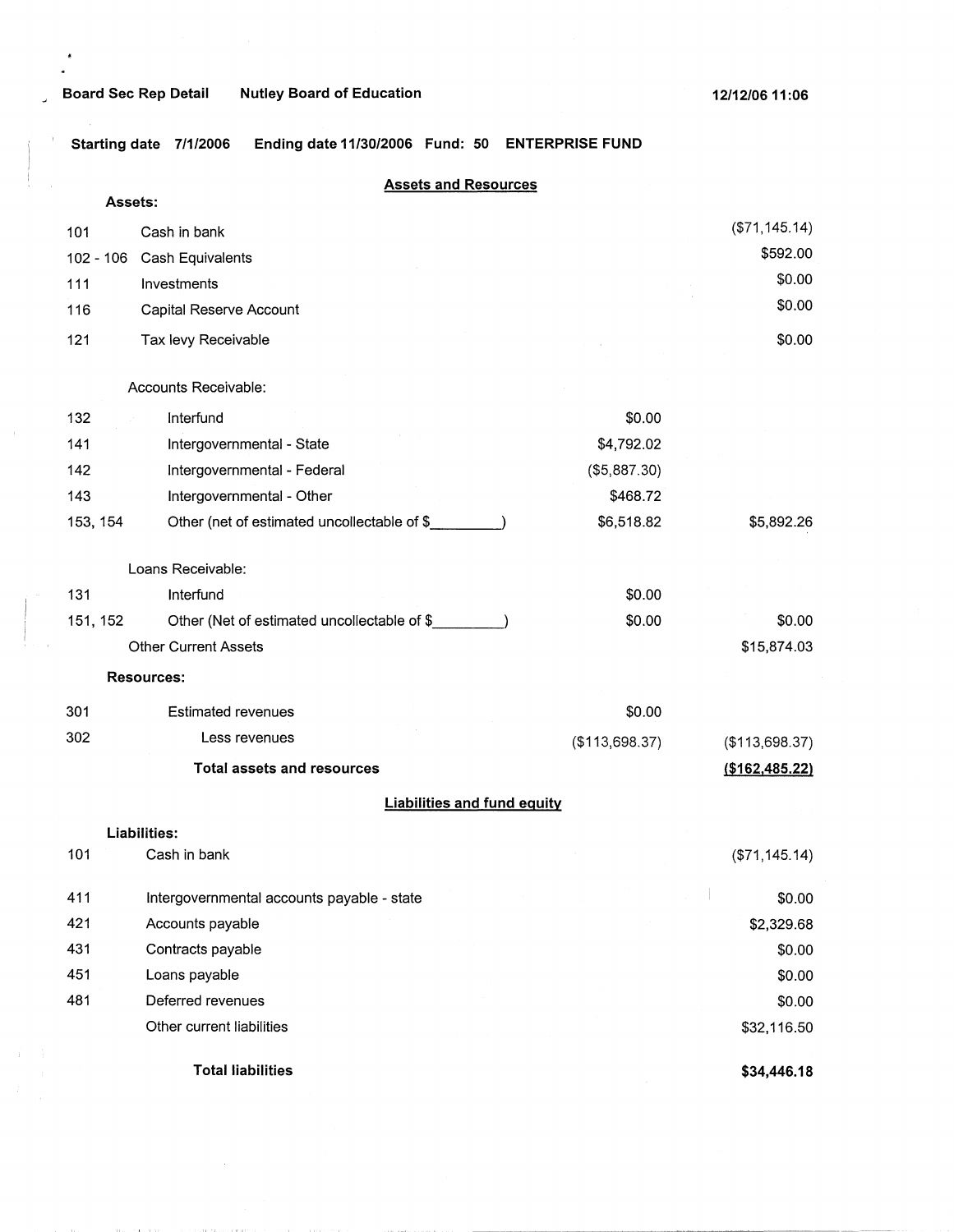**Starting date 7/1/2006 Ending date 11/30/2006 Fund: 50 ENTERPRISE FUND** 

#### **Fund Balance:**

753,754 761 604 Appropriated: Reserve for encumbrances Capital reserve account - July Add: Increase in capital reserve 307 309 762 751,752,76x 601 Less: Budgeted w/d from capital reserve eligible costs Less: Budgeted w/d from capital reserve excess costs Adult education programs 602 77Q 303 Other reserves Appropriations Less: Expenditures **Encumbrances** Total appropriated Unappropriated: Fund balance, July 1 Budgeted fund balance Total fund balance (\$247,538.03) (\$443,657.35) \$981,532.14 (\$691,195.38) **Total liabilities and fund equity Recapitulation of Budgeted Fund Balance:**  I Appropriations Revenues **Subtotal** Change in capital reserve account: Plus - Increase in reserve Less - Withdrawal from reserve **Subtotal** Less: Adjustment for prior year **Budgeted**  \$981,532.14 \$0.00 \$981,532.14 \$0.00 \$0.00 \$981,532.14 \$0.00 \$470,720.85 \$0.00 \$0.00 \$0.00 \$0.00 \$0.00 \$0.00 \$290,336.76 \$761,057.61 \$23,543.13 (\$981,532.14) **Actual**  \$691,195.38 (\$113,698.37) \$577,497.01 \$0.00 \$0.00 \$577,497.01 \$0.00 \$0.00 (\$196,931.40) **(\$162,485.22) Variance**  \$290,336.76 \$113,698.37 \$404,035.13 \$0.00 \$404,035.13

Budgeted fund balance

\$981,532.14 The ola

Prepared and submitted by :

*,z!tz/~* **<sup>i</sup>**..

\$404,035.13

Board Secretary

Date

\$577,497.01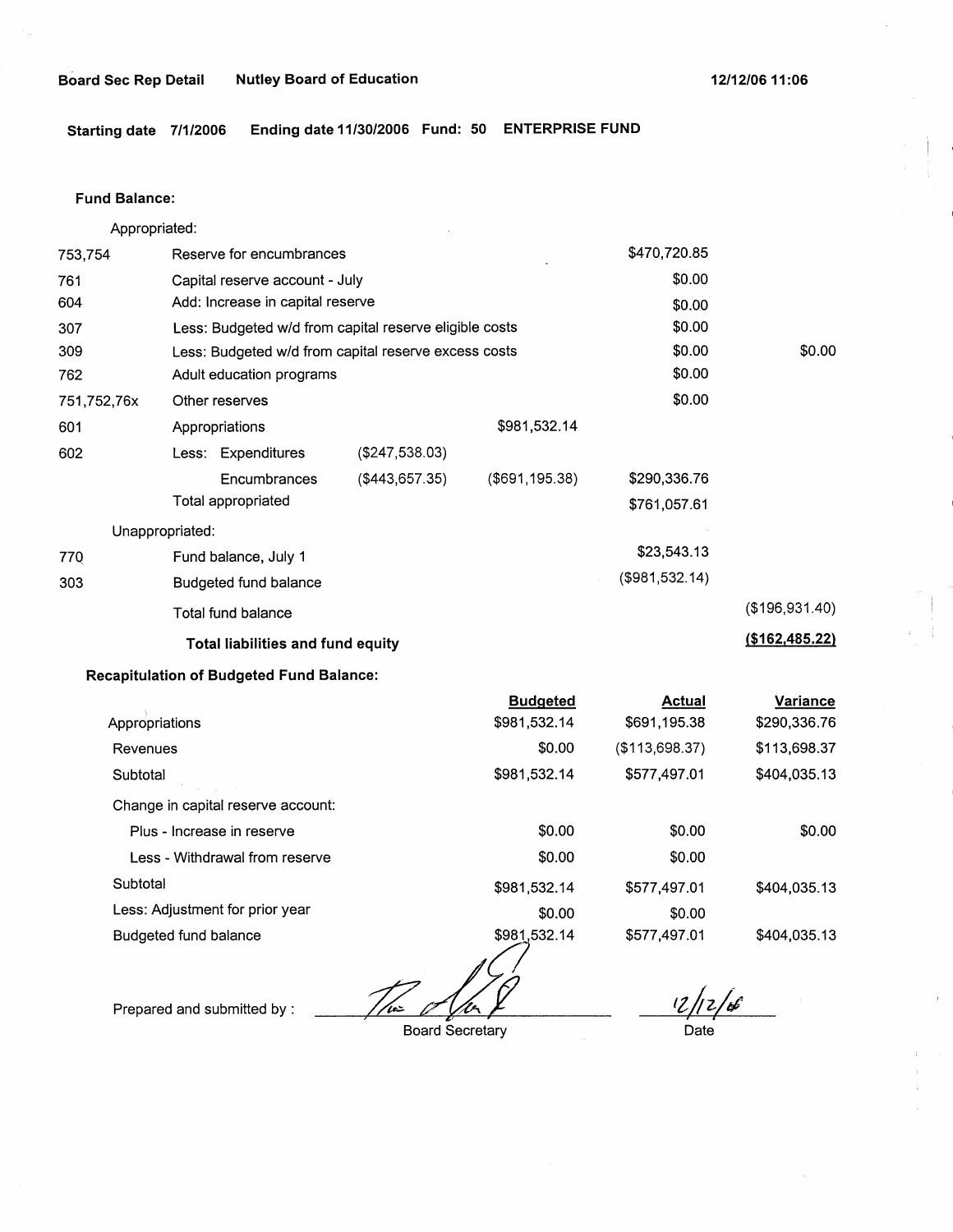$\tilde{\psi}$ 

 $\lambda$ 

**Starting date 7/1/2006 Ending date 11/30/2006 Fund: 55 EXTENDED DAY** 

## **Assets and Resources**

| Assets:     |                                             |                |                  |
|-------------|---------------------------------------------|----------------|------------------|
| 101         | Cash in bank                                |                | \$91,448.92      |
| $102 - 106$ | Cash Equivalents                            |                | \$500.00         |
| 111         | Investments                                 |                | \$0.00           |
| 116         | Capital Reserve Account                     |                | \$0.00           |
| 121         | Tax levy Receivable                         |                | \$0.00           |
|             | Accounts Receivable:                        |                |                  |
| 132         | Interfund                                   | \$38,836.94    |                  |
| 141         | Intergovernmental - State                   | \$0.00         |                  |
| 142         | Intergovernmental - Federal                 | \$0.00         |                  |
| 143         | Intergovernmental - Other                   | \$0.00         |                  |
| 153, 154    | Other (net of estimated uncollectable of \$ | \$0.00         | \$38,836.94      |
|             | Loans Receivable:                           |                |                  |
| 131         | Interfund                                   | \$0.00         |                  |
| 151, 152    | Other (Net of estimated uncollectable of \$ | \$0.00         | \$0.00           |
|             | <b>Other Current Assets</b>                 |                | \$0.00           |
|             | <b>Resources:</b>                           |                |                  |
| 301         | <b>Estimated revenues</b>                   | \$0.00         |                  |
| 302         | Less revenues                               | (\$162,963.57) | (\$162,963.57)   |
|             | <b>Total assets and resources</b>           |                | $($ \$32,177.71) |
|             | <b>Liabilities and fund equity</b>          |                |                  |
|             | <b>Liabilities:</b>                         |                |                  |
| 411         | Intergovernmental accounts payable - state  |                | \$0.00           |
| 421         | Accounts payable                            |                | \$0.00           |
| 431         | Contracts payable                           |                | \$0.00           |
| 451         | Loans payable                               |                | \$0.00           |
| 481         | Deferred revenues                           |                | \$0.00           |
|             | Other current liabilities                   |                | \$183,840.66     |
|             | <b>Total liabilities</b>                    |                | \$183,840.66     |